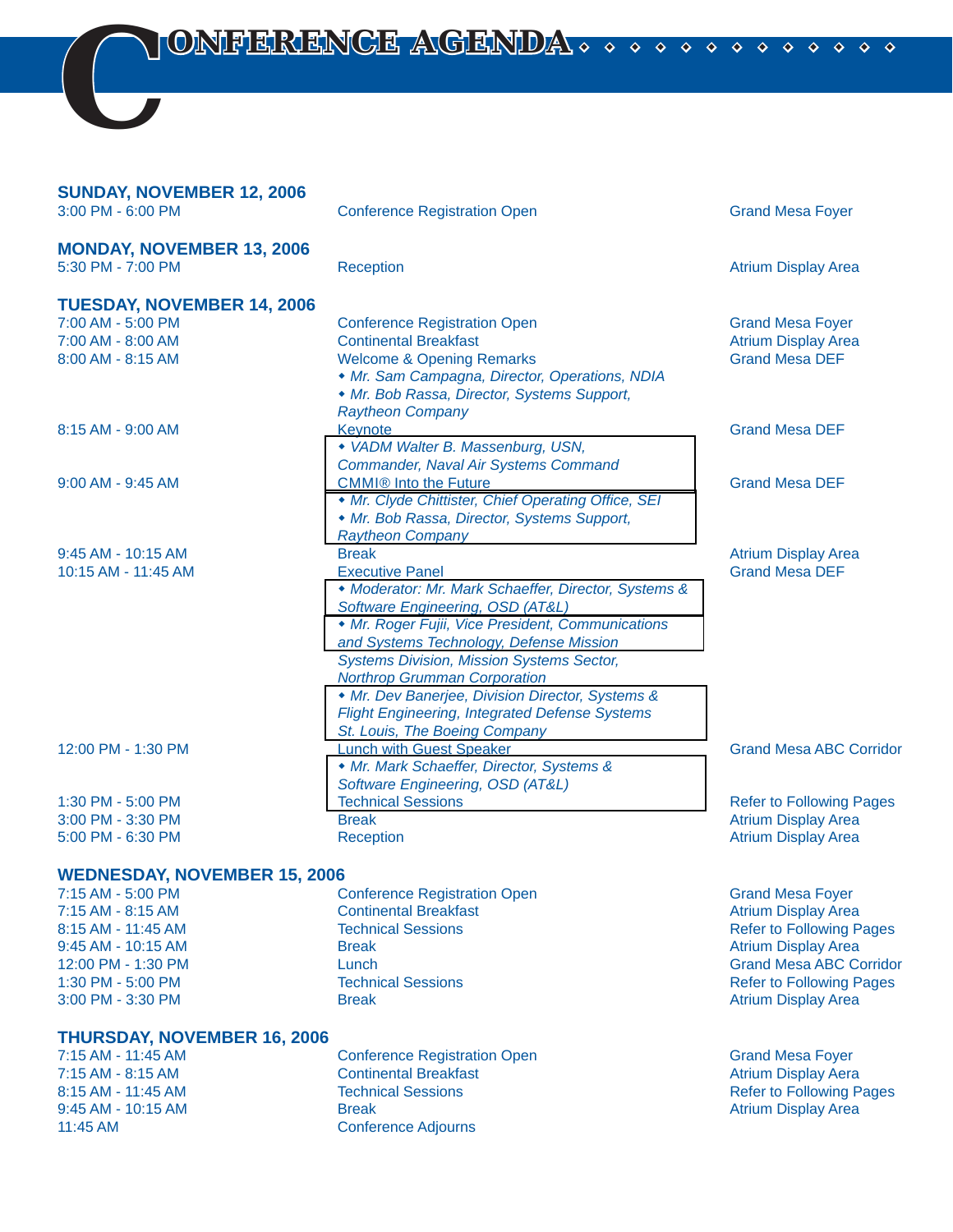# **Technical Sessions - Tuesday, November 14, 2006**

|                                          | <b>Session/Chair</b>                                                                              | <b>Session C</b>                                                                                                                                                           | <b>Session C</b>                                                                                                                                                                             |                                    | <b>Session/Chair</b>                                                                              | <b>Session D</b>                                                                                                                                                                                 | <b>Session D</b>                                                                                                                                        |                                       |
|------------------------------------------|---------------------------------------------------------------------------------------------------|----------------------------------------------------------------------------------------------------------------------------------------------------------------------------|----------------------------------------------------------------------------------------------------------------------------------------------------------------------------------------------|------------------------------------|---------------------------------------------------------------------------------------------------|--------------------------------------------------------------------------------------------------------------------------------------------------------------------------------------------------|---------------------------------------------------------------------------------------------------------------------------------------------------------|---------------------------------------|
|                                          |                                                                                                   | 1:30 PM                                                                                                                                                                    | 2:15 PM                                                                                                                                                                                      |                                    |                                                                                                   | 3:30 PM                                                                                                                                                                                          | 4:15 PM                                                                                                                                                 |                                       |
| Track 1<br>Grand<br>Mesa D/E             | <b>CMMI and Process</b><br><b>Improvement</b><br>Dr. Gene Miluk, SEI                              | 2C1<br>The Continuous Representation:<br><b>Cultivating Process Improvement</b><br>from Grassroots Efforts<br>Ms. Jennifer Turgeon, Sandia<br><b>National Laboratories</b> | Who Needs that Process Stuff<br>Anyway? A Practical Example<br>of Process Discipline to Improve<br>Deployment<br>Mr. William Borokowski, Jr.,<br>Raytheon Company, Missile<br><b>Systems</b> |                                    | <b>CMMI and Process</b><br><b>Improvement</b><br>Dr. Gene Miluk, SEI                              | FASTrack to CMMI<br>Mr. AI Florence, The MITRE<br>Corporation                                                                                                                                    | 2D1<br>Implementing CMMI-based Process<br>Improvement Using RUP<br>Mr. John Miller, Cognence, Inc.                                                      |                                       |
| <b>Track 2</b><br>Grand<br><u>Mesa F</u> | <b>High Maturity</b><br>Dr. Richard<br><b>Turner, Systems</b><br>and Software<br>Consortium, Inc. | 2C <sub>2</sub><br>Business Value of CMMI Level 5<br>Dr. Gene Miluk, SEI                                                                                                   | 2C <sub>2</sub><br>Demonstrating CMMI-based Process<br>Improvement<br>Ms. Elizabeth Clark, Lockheed<br><b>Martin Corporation, IS&amp;S</b>                                                   |                                    | <b>High Maturity</b><br>Dr. Richard<br><b>Turner, Systems</b><br>and Software<br>Consortium, Inc. | 2D2<br>Report to OSD: NDIA Top 5<br>Software Issues<br>Mr. Bob Rassa, Raytheon<br>Company                                                                                                        | 2D2<br>Right Turns and Wrong Turns to<br>Level 5<br>Mr. Timothy Davis, Raytheon<br>Company, Missile Systems                                             |                                       |
| Highlands<br>Track <sub>3</sub>          | <b>Appraisals</b><br>Mr. Geoff Draper.<br><b>Harris Corporation</b>                               | 2C <sub>3</sub><br>Improving SCAMPISM Efficiency<br>Mr. Roland Weiss, Lockheed<br><b>Martin Corporation</b>                                                                | 2C3<br>SCAMPI A Appraisals - Preparation<br>In100 Hours; Execution in a Week<br>Mr. Ronald Ulrich, Northrop<br>Gruntman Corporation, Mission<br><b>Systems</b>                               | $\overline{\mathbf{u}}$<br>河<br>УK | <b>Appraisals</b><br>Mr. Geoff Draper,<br><b>Harris Corporation</b>                               | 2D3<br>ISO and CMMI: How to Perform<br><b>SCAMPI Appraisals and ISO Audits</b><br>in a Syncronized, Simultaneous,<br>Stupendous One Fell Swoop<br>Ms. Margaret Glover, SEI                       | 2D3<br>Experience Report - An ISO/IEC<br>15504-conformant SCAMPI Appraisal<br>Mr. David Kitson, SEI                                                     | <b>RECEPTION</b>                      |
| Track 4<br>Chasm<br>Creek                | <b>ROI &amp; Benefits of</b><br><b>CMMI</b><br>Dr. Dennis<br>Goldenson, SEI                       | 2C4<br>CMMI-based Process Improvement:<br>How and When Does Success<br>Happen?<br>Dr. Dennis Goldenson, SEI                                                                |                                                                                                                                                                                              | (3:00<br>᠊ᠣ<br>⋚<br>$\mathbf{L}$   | <b>ROI &amp; Benefits of</b><br><b>CMMI</b><br>Dr. Dennis<br>Goldenson, SEI                       | 2D4<br>The Rosetta Stone CMMI ROI<br>Model - Translating Between ROI,<br><b>CMMI</b> and Metrics<br>Mr. Fionbarr McLoughlin,<br><b>University of Limerick</b>                                    | 2D4<br>Quick Win Strategies in CMMI<br>Transition<br>Ms. Angel (Qi) Liu, Motorola GSG,<br>China                                                         | 00:00                                 |
| Mesa<br><b>Track 5</b><br>Verde          | <b>CMMI Extensions:</b><br><b>Acauisition</b><br>Mr. Jeffrey Dutton,<br>Jacobs Technology         | 2C <sub>5</sub><br>CMMI for Acquisition: Introducing the<br>CMMI for Acquisition Constellation<br>Ms. Kristen Baldwin, Office of the<br><b>Secretary of Defense</b>        |                                                                                                                                                                                              | 3:30<br>$\mathbf{z}$               | <b>CMMI Extensions:</b><br><b>Acquisition</b><br>Mr. Jeffrey Dutton,<br>Jacobs Technology         | 2D5<br>The Hidden Truths of Being a<br>Successful Acquirer<br>Dr. Hubert Hofmann, General<br><b>Motors</b>                                                                                       | When CMMI-AM No Longer Suffices<br>Mr. Claude Marais, TPI, Inc.                                                                                         | $\mathbf{z}$<br>$\mathbf{L}$<br>02:30 |
| Wind River<br>Track<br>ၜ                 | <b>Systems</b><br><b>Engineering</b><br>Mr. Jerry Fisher,<br>Aerospace<br>Corporation             | <b>2C6</b><br>Developing Systems Engineering<br>Processes from Existing Software<br>Processes<br>Ms. Lee Sheiner, Georgia Tech<br><b>Research Institute</b>                | Extending the Team Software<br>Process (TSP) for Systems<br>Engineering<br>Mr. Timothy Chick, Naval Air<br><b>Warfare Center, Weapons Division</b>                                           |                                    | <b>Systems</b><br><b>Engineering</b><br>Mr. Jerry Fisher,<br>Aerospace<br>Corporation             |                                                                                                                                                                                                  | 2D6<br>No Doubt: The LRAS3/FS3 Story of<br>Mission Assurance<br>Mrs. Jill Brooks, Raytheon<br>Company                                                   | $\overline{\mathbf{z}}$               |
| Track 7<br>Wind Star                     | Lean, Six Sigma<br>and Agile<br><b>US Army</b>                                                    | 2C7<br>Defining a Lean Configuration<br>Management Process at NASA JPL<br>Ms. Susan Bassham, Mr. Tim Olson, Quality<br><b>Improvement Consultants, Inc.</b>                | Expidly Defining a Lean CMMI<br>Maturity Level 3 Process<br>Ms. Julie Kellum, Hewlett Packard<br>Company                                                                                     |                                    | Lean, Six Sigma<br>and Agile<br>Ms. Susan Bassham,<br><b>US Army</b>                              | 2D7<br><b>Using Business Process</b><br>Management Technology to<br>Implement CMMI-compliant Agile<br>Software Development<br>Mr. Robert Moore, III, Business<br><b>Transformation Institute</b> | Using "Voice of Customer" Tools to<br>Advance Organizational Innovation<br>and Deployment<br>Mr. Donald Corpron, Northrop<br><b>Grumman Corporation</b> |                                       |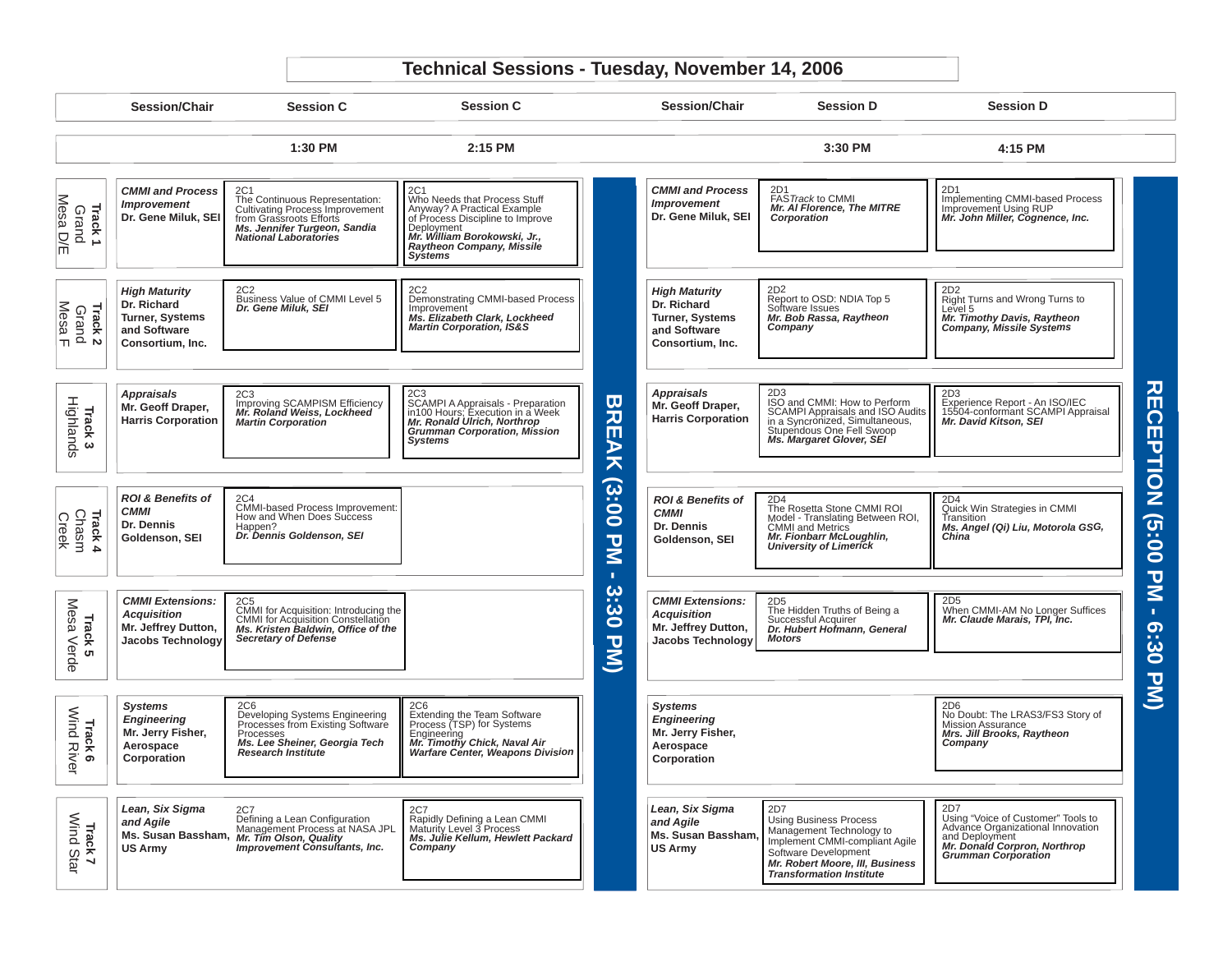# **Technical Sessions - Wednesday, November 15, 2006**

|                                          | <b>Session/Chair</b>                                                                      | <b>Session A</b>                                                                                                                                                                          | <b>Session A</b>                                                                                                                                                    |                                      | <b>Session/Chair</b>                                                                             | <b>Session B</b>                                                                                                                                                            | <b>Session B</b>                                                                                                                                                                                   |                                      |
|------------------------------------------|-------------------------------------------------------------------------------------------|-------------------------------------------------------------------------------------------------------------------------------------------------------------------------------------------|---------------------------------------------------------------------------------------------------------------------------------------------------------------------|--------------------------------------|--------------------------------------------------------------------------------------------------|-----------------------------------------------------------------------------------------------------------------------------------------------------------------------------|----------------------------------------------------------------------------------------------------------------------------------------------------------------------------------------------------|--------------------------------------|
|                                          |                                                                                           | 8:15 AM                                                                                                                                                                                   | 9:00 AM                                                                                                                                                             |                                      |                                                                                                  | 10:15 AM                                                                                                                                                                    | 11:00 AM                                                                                                                                                                                           |                                      |
| Mesa D/E<br><b>Track1</b><br>Grand       | <b>CMMI and Process</b><br><b>Improvement</b><br>Dr. Gene Miluk, SEI                      | 3A1<br>Communication Loops Within the<br><b>CMMI</b><br>Mr. Shawn Presson, Apogen<br>Services, LLC                                                                                        | 3A1<br>Knowledge Management at the Heart<br>of CMMI ML3 at RAFAEL<br>Dr. Amir Tomer, RAFAEL, Ltd.                                                                   |                                      | <b>CMMI and Process</b><br><b>Improvement</b><br>Dr. Gene Miluk, SEI                             | 3B1<br>Organizational Synthesis: CMMI-<br>The Glue that Binds<br>Ms. Eileen Arnold, BAE Systems,<br>L&A                                                                     | Operations and Maintenance - More<br>Than Just a Scaling Issue<br>Mr. Laurence Gill, BAE Systems                                                                                                   |                                      |
| <b>Track 2</b><br>Grand<br><u>Mesa F</u> | <b>High Maturity</b><br>Mr. Joe Elm, SEI                                                  | 3A <sub>2</sub><br>What is the Performance Effect of the<br><b>CMMI-based Process Improvement</b><br>in Motorola?<br>Ms. Angel (Qi) Liu, Motorola GSG,<br>China                           | 3A2<br>Learning to Count - Do You<br>Understand Why Level 3 Comes<br>Before Level 4 Which Comes Before<br>Level 5?<br>Ms. Nancy Raymond, Raytheon<br>Corporation    |                                      | <b>High Maturity</b><br>Mr. Joe Elm. SEI                                                         | Making OID Effective<br>Ms. Diane Mizukami Williams,<br><b>Northrop Grumman Corporation,</b><br><b>Mission Systems</b>                                                      | 3B2<br>When OID Crosses Time Zones,<br>Disciplines and Customer Base<br>Ms. Laurie Haack, Raytheon<br>Company                                                                                      |                                      |
| Highlands<br>Track <sub>3</sub>          | Appraisals<br>Mr. Geoff Draper,<br><b>Harris Corporation</b>                              | 3A3<br>Passing an Appraisal Without<br>Preparation<br>Mr. Kent McClurg, Raytheon<br>Company                                                                                               |                                                                                                                                                                     | ω<br>ー<br>一<br><b>AK</b>             | <b>Appraisals</b><br>Mr. Geoff Draper,<br><b>Harris Corporation</b>                              | 3B <sub>3</sub><br>Lessons Learned from Conducting<br>Scampi B and C Appraisals<br>Mr. Itzhak Lavi, Israel Aircraft<br>Industries, Ltd.                                     | 3B3<br>Practical Advice on Picking the Right<br>Projects for an Appraisal<br><i>Mr. Robert Moore, III, Business</i><br><b>Transformation Institute</b>                                             | <b>LUNCH</b>                         |
| <b>Track 4</b><br>Chasm<br>Creek         | <b>ROI &amp; Benefits of</b><br><b>CMMI</b><br>Dr. Dennis<br>Goldenson, SEI               | 3A4<br>Evaluating the Impact the QuARS<br>Requirements Analysis Tool Using<br>Simulation<br>Dr. David Raffo, Portland State<br><b>University</b>                                          | 3A4<br>Measuring the Value of Systems<br>Engineering Processes<br>Mr. Allan Mink, II, Systems Value                                                                 | (9:45)<br>AN<br>т.                   | <b>Measurement</b><br>Dr. Dennis<br>Goldenson, SEI                                               | 3B4<br>Practical Earned Value Management<br>Integrated with CMMI-compliant<br>Processes<br>Dr. Donn Milton, Pragma Systems<br>Corporation                                   | 3B4<br><sub>Du+</sub><br>Extracting Strategic Value from CMMI<br><i>Dr. Rick Hefner, Northrop</i><br>Gr <i>umman Corporation</i>                                                                   | (12:00]<br>$\overline{z}$            |
| Mesa Verde<br>Track<br><b>ທ</b>          | <b>CMMI Extensions:</b><br><b>Acquisition</b><br>Mr. Jeffrey Dutton,<br>Jacobs Technology | 3A <sub>5</sub><br>Using CMMI-AM to Measure<br>AF System Program Office<br>Implementation of Systems<br>Engineering<br><b>Mr. Ian Talbot, US Air Force,</b><br><b>Air Armament Center</b> | 3A <sub>5</sub><br>Understanding and Leveraging a<br>Supplier's CMMI Efforts: A Guidebook<br>for Acquirers<br>Mr. Lawrence Osiecki, OUSD<br>(AT&L) SSE/SSA          | 10:1<br>$\overline{c}$<br><b>AM)</b> | <b>CMMI Extensions:</b><br><b>Acquisition</b><br>Mr. Jeffrey Dutton,<br><b>Jacobs Technology</b> | SCAMPI B's for Contract Monitoring<br>- A Case Study of the Mission<br>Planning Enterprise Contractors<br>Ms. Lorraine Adams, SEI                                           | DCMA CMMI-related Data Collection:<br>A Maturity Model-based Reflection of<br>Practice Strengths and Weaknesses<br>Mr. John Eget, DCMA                                                             | $\mathbf{L}$<br>1:30<br>$\mathbf{z}$ |
| Track 6<br>Wind River                    | <b>Systems</b><br><b>Engineering</b><br>Mr. Jerry Fisher,<br>Aerospace<br>Corporation     | 3A6<br>Risk Management Beyond CMMI<br>Level 5<br>Dr. Rick Hefner. Northrop<br><b>Grumman Coproration</b>                                                                                  | 3A6<br>CMMI Opens the Gate - The<br>Practical Relationship between CMMI<br>and Stage-Gate Decision Models<br>Mr. Andrew Cordes, ABB US<br><b>Corporate Research</b> |                                      | <b>Systems</b><br><b>Engineering</b><br>Mr. Jerry Fisher,<br>Aerospace<br>Corporation            | 3B6<br>Mission Assurance of Software<br>Suppliers - A Partnership Between<br>Software Supplier Managers and<br>Quality Engineering<br>Mrs. Jill Brooks, Raytheon<br>Company | 3B6<br>Systems Engineering Revitalization<br>Using CCMI<br>Mr. Michael Kutch, Jr., SPAWAR,<br><b>Charleston</b>                                                                                    |                                      |
| Track 7<br>Wind Star                     | Lean, Six Sigma<br>and Agile<br>Ms. Susan Bassham,<br><b>US Army</b>                      | <b>SALLAN COMPISM C for Agile<br/>Methodology<br/>Ms. Mary Lynn Penn, Lockheed<br/>Martin Corporation, IS&amp;S</b>                                                                       | My Agile Life with CMMI<br>Mr. Hillel Glazer, Entinex, Inc.                                                                                                         |                                      | Lean, Six Sigma<br>and Agile<br>Ms. Susan Bassham,<br><b>US Army</b>                             | 3B7<br>Umproving Software Development:<br>Starting & Sustaining Lean & CMMI<br>in Federal Agencies<br>Dr. Mel Adams, University of<br>Alabama, Huntsville                   | 3B7<br>Using Design for Six Sigma (DFSS)<br>to Improve the Ease-of-use of a<br>Process Asset Library (PAL)<br>Mr. Fred Roberts, General<br><b>Dynamics, Advanced Information</b><br><b>Systems</b> |                                      |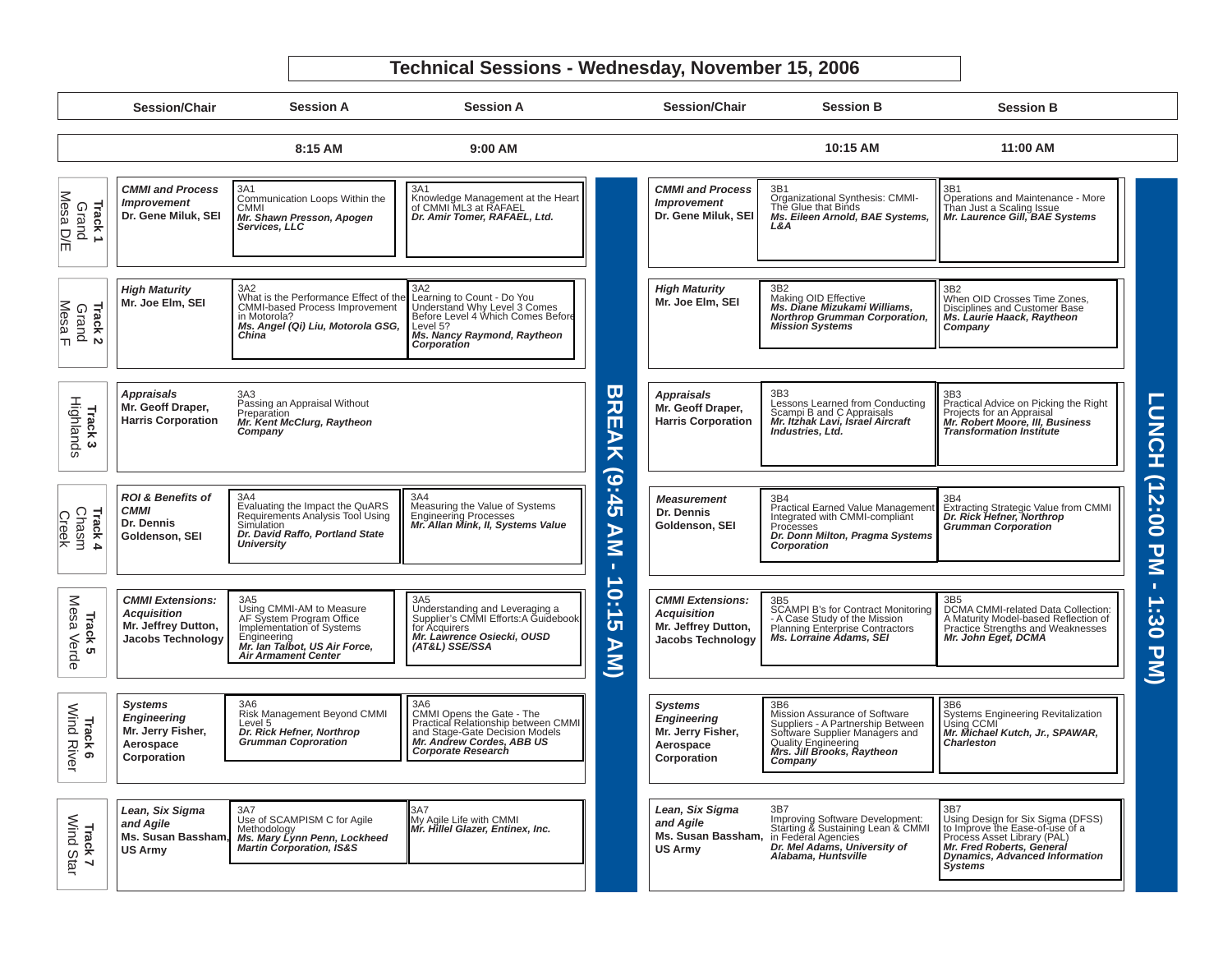#### **Technical Sessions - Wednesday, November 15, 2006**

**Session/ChairSession C Session C Session D Session DSession/Chair1:30 PM 4:15 PM 2:15 PM 3:30 PM**3D1*CMMI and Process* 3C13C1*CMMI and Process* 3D1**Track 1** Mesa D/E Program Management Office (PMO) How to Sell CMMI to Your CEO in His Make Middle Managers the Process<br>Owners You Shouldn't Have to Be an *Improvement Improvement* wind River Change ( Sind River Change ) and Mindustry ( Sind River Grand ) and Highlands ( ) Chasma ( Messare ) Program Management Office (PMO) - Paving the Road to Optimized IT Value: Case Study *Mr. Terry Jabali, Applied* Enterprise Dynamics, Inc. Own Language *[Ms. Lemis Altan, Cognence, Inc.](www.dtic.mil/ndia/2006cmmi/wednesday/3C1_Altan.pdf)*  Engineer to Understand Your<br>Process **Dr. Gene Miluk, SEI Dr. Gene Miluk, SEI**  *Mr. Tim Kasse, Kasse Initiatives,*  Process<br>Ms. Leticia Santillan, Raytheon *LLC[Ms. Leticia Santillan, Raytheon Company, Missile Systems](www.dtic.mil/ndia/2006cmmi/wednesday/3D1_Santillan.pdf)* High Materials (2013) Control (2014) Control of the Control of the Control of the Control of the Control of the Control of the Control of the Control of the Control of the Control of the Control of the Control of the Cont **CON** *High Maturity* 3C2*High Maturity/* 3D23D23C2 [Looking Beyond Quantitative Defect Management](www.dtic.mil/ndia/2006cmmi/wednesday/3C2_Midha.pdf) *Mr. Anil Midha, BAE Systems* Defect Analysis - The Devil is in the<br>Details, or Lack Therof Statistical Control of System and<br>Software Design Activities<br>*Dr. Richard Welch, Northrup<br>Grumman Corporation* I Have Had My CMMI Appraisal...<br>What Do I Do Now? How to Establish **Mr. Joe Elm, SEI**  *Sustaining*  Mesa F Grand **Track 2** *Mr. Tobias Cahoon, 96th Improvement* a Process Improvement Work<br>Breakdown Structure<br>*Dr. Aldo Dagnino, SAS Institute Communications Group, USAF* **FERENCE Mr. Joe Elm, SEI**  *Implementation*  3D33D3*Appraisals* 3C33C3**BREAK (3** Highlands Patterns: An Approach for CMMI Lessons Learned: Getting Ready for Indicators of Reliable SCAMPI Project Implementation Strategies in<br>the CMMI **Track 3 Mr. Geoff Draper,**  *Guidance*Appraisal Results *[Mr. Bruce Boyd, The Boeing Company](www.dtic.mil/ndia/2006cmmi/wednesday/3C3_Boyd.pdf)* [Patterns: An Approach for CMMI Adoption](www.dtic.mil/ndia/2006cmmi/wednesday/3D3_Hefner2.pdf) *Dr. Rick Hefner, Northrop Grumman Corporation* a SEI Maturity Level 5<br> **Mr. Dennis Ring, Lockheed Martin Corporation, IS&S Harris Corporation Mr. Geoff Draper,**  Dr. Rick Hefner, Northrop *Dr. Rick Hefner, Northrop Grumman Corporation* **Harris Corporation ADJOU** *Measurement*3C43D4**(3:00**  *Measurement*3D4Performance Benchmarking<br>Consortium **Dr. Dennis Dr. Dennis**  [2006 State of Software Measurement](www.dtic.mil/ndia/2006cmmi/wednesday/3D4_Kasunic.pdf)  Measures and Lessons from a CMMI **RNS**  Creek Chasm **Track 4** Practice Survey *Mr. Mark Kasunic, SEI* Guided Process Improvement Project *[Dr. Ruth Buys, 3H Technology, LLC](www.dtic.mil/ndia/2006cmmi/wednesday/3D4_Buys.pdf)***Goldenson, SEI Goldenson, SEI** *Mr. Mark Kasunic, SEI* **PM FOR - 3:30**  Mesa *CMMI Extensions:* 3C5Mesa Verde 3D5 The Issue of Performance - Why<br>Do You Need a Maturity Level 5<br>Supplier?<br>*Mr. Tim Kasse, Kasse Initiatives,* **TH Track 5**<br>lesa Verde *Services*Manufacturing Processes<br>*Mr. Itzhak Lavi, Israel Aircraft* **Mr. Jeffrey Dutton, PM) Jacobs Technology**  *Industries, Ltd.* **E**  *LLC***DAY Track 6**<br>Wind River *CMMI v1.2 and CMMI v1.2 and* 3C6 CMMI V1.2 Overview3C6 SCAMPI 1.2 Updates *[Dr. Jack Ferguson, SEI](www.dtic.mil/ndia/2006cmmi/wednesday/3C6_Ferguson.pdf)* 3D6<br>Strengthening the Credibility of<br>Level 4/5 Appraisals<br>*Mr. Will Hayes, SEI* 3D6 [Lead Appraiser Training for V1.2](www.dtic.mil/ndia/2006cmmi/wednesday/3D6_Ferguson.pdf) *Dr. Jack Ferguson, SEI* **(5:00**  *Beyond Beyond [Mr. Mike Phillips, SEI](www.dtic.mil/ndia/2006cmmi/wednesday/3C6_Phillips.pdf)* **Mr. Hal Wilson, Mr. Hal Wilson, Northrop Grumman Northrop Grumman Corporation Corporation** 3D7*Lean, Six Sigma*  3D73C7*CMMI in Small*  Easing Project Planning for Small The Road to Lean CMMI in a Small **Track 7** Wind StarLean Process Design - A Concept of<br>Process Quality<br>*Mr. David Card, Q-Labs Settings and Agile* Programs<br> *[Mr. Kenneth Weinberg, Raytheon Company](www.dtic.mil/ndia/2006cmmi/wednesday/3D7_Weinberg.pdf)* Federal Organization *[Ms. Susan Bassham, US Army, Aviation and Missile Command](www.dtic.mil/ndia/2006cmmi/wednesday/3D7_Bassham.pdf)***Ms. Susan Bassham, Ms. Susan Bassham, US Army US Army**